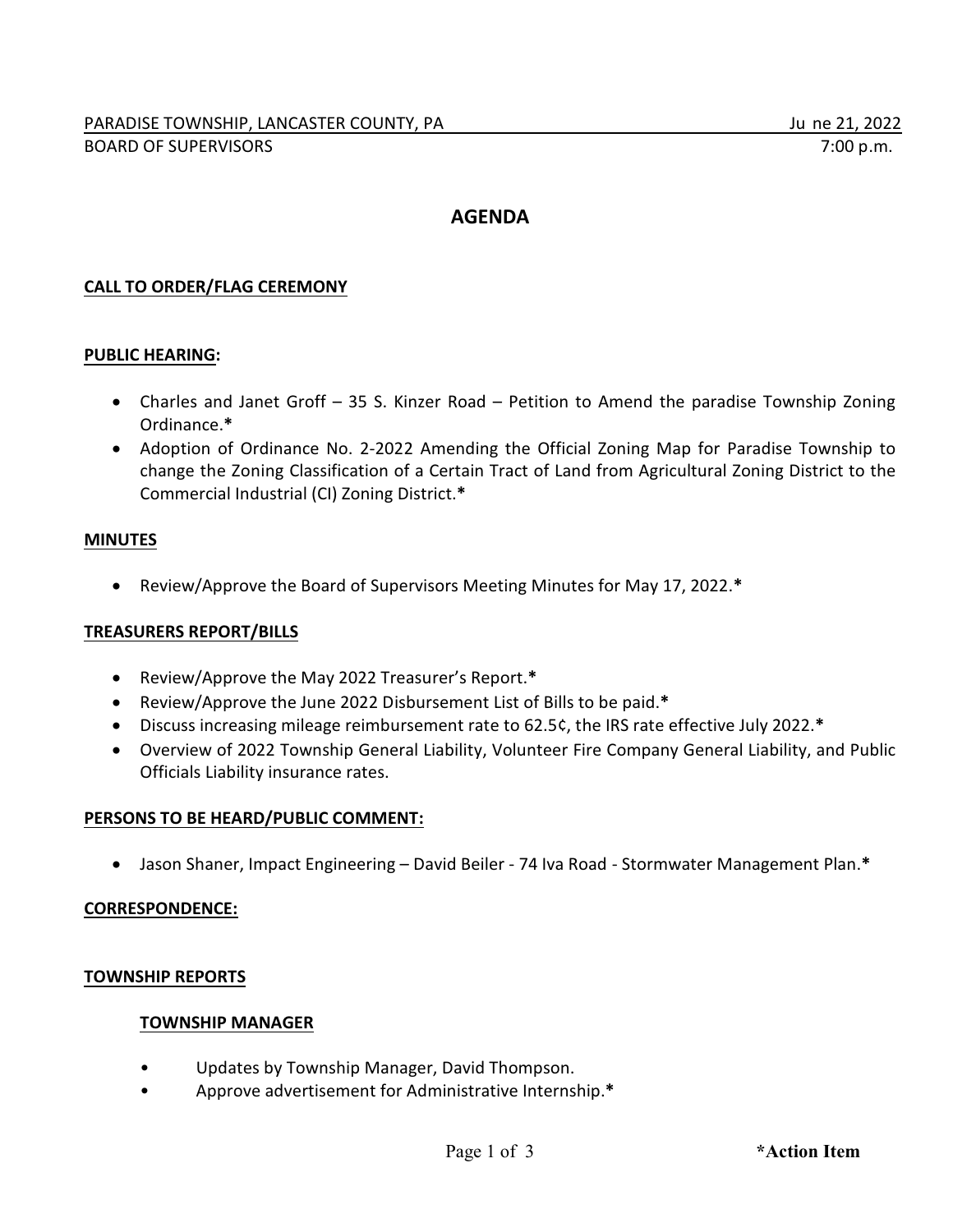## **ROADMASTER:**

- Updates by Township Manager, David Thompson.
- Updates regarding truck traffic on Hershey Avenue.
- Discuss complaint about quarry dump truck traffic on Slaymaker Hill Road.

### **EMERGENCY SERVICES**

- Updates by Township Manager, David Thompson.
- Fire Company/EMS 2022 Monthly Report.
- May 18, 2022 Memorandum to Neighboring Fire Companies & Municipalities regarding operational status of Paradise Fire Company 47.
- May 24, 2022 Christiana Community Ambulance Association Advisory Committee Letter to Gordonville Fire Company Ambulance regarding efforts to establish community-based EMS services due to closure of the Christiana Community Ambulance.
- June 9, 2022 Gordonville Fire & EMS responsive letter to Christiana Community Ambulance Advisory Committee.
- Bart Township Fire Company June 12, 2022 email and provided incident response reports for the period 2016 to present, and report of historical contributions to the fire company from other Township's served by them.
- Discuss future contributions, if any, to Bart Township Fire Company.**\***
- Adopt Resolution 2022-9 Supporting a Consolidation of the Kinzer Fire and Gordonville Fire and EMS Fire Companies.**\***

## **PLANNING COMMISSION:**

• Updates by Supervisor, Craig Keenan. No Planning Commission meeting held in June 2022.

## **ZONING HEARING BOARD:**

- Report submitted by Zoning Officer, Walter Hockensmith.
- 81 N. Belmont Road Elmer Dienner: Ratify Nuisance Ordinance Notice of Violation and Enforcement Notice, Ordinance #4-1982, Sections 2 (a), (b), (c) and (f).**\***
- 3313 Lincoln Hwy E. Benjamin & Tanya Martin and Annemarie Cowden: Ratify Nuisance Ordinance Notice of Violation, Ordinance #4-1982, Section 2(E).**\***
- 3445 Lincoln Hwy E. John L. Stoltzfus: Ratify Nuisance Ordinance Notice of Violation, Ordinance #4-1982, Section 2(E).**\***

## **PARK & RECREATION COMMISSION:**

Updates by Supervisor, Ray Rice.

## **SEWER AUTHORITY & SEO:**

- May 2, 2022 Minutes of Paradise Township Sewer Authority.
- Updates by Township Manager, David Thompson.